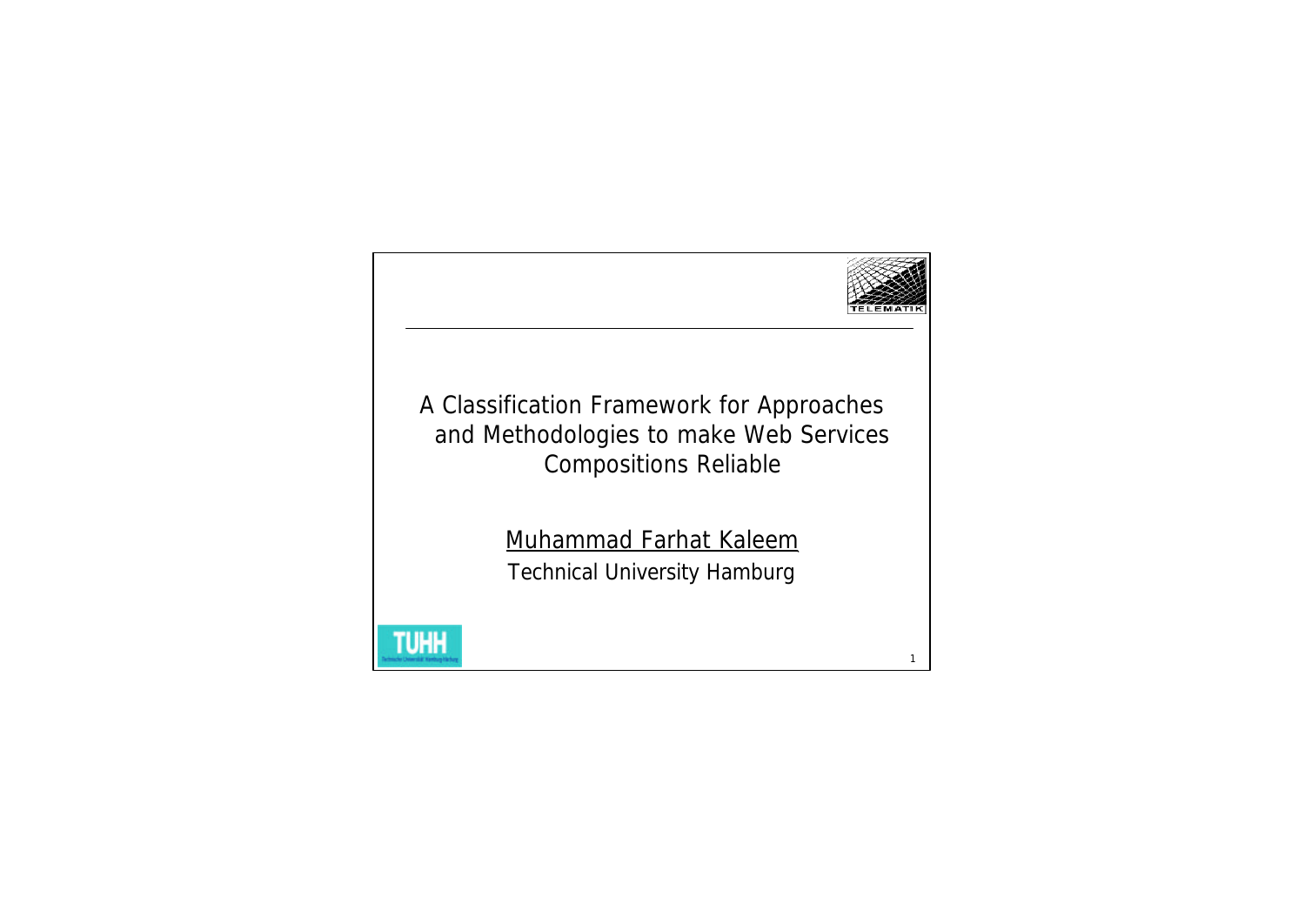

## **Introduction**

- Definition of composite service reliability
	- **Nhy a definition?**
	- **Reliability issues**
	- **Possible solutions**
- **u** Use of definition as a classification framework
- **Other, related ideas**

# **TUHH**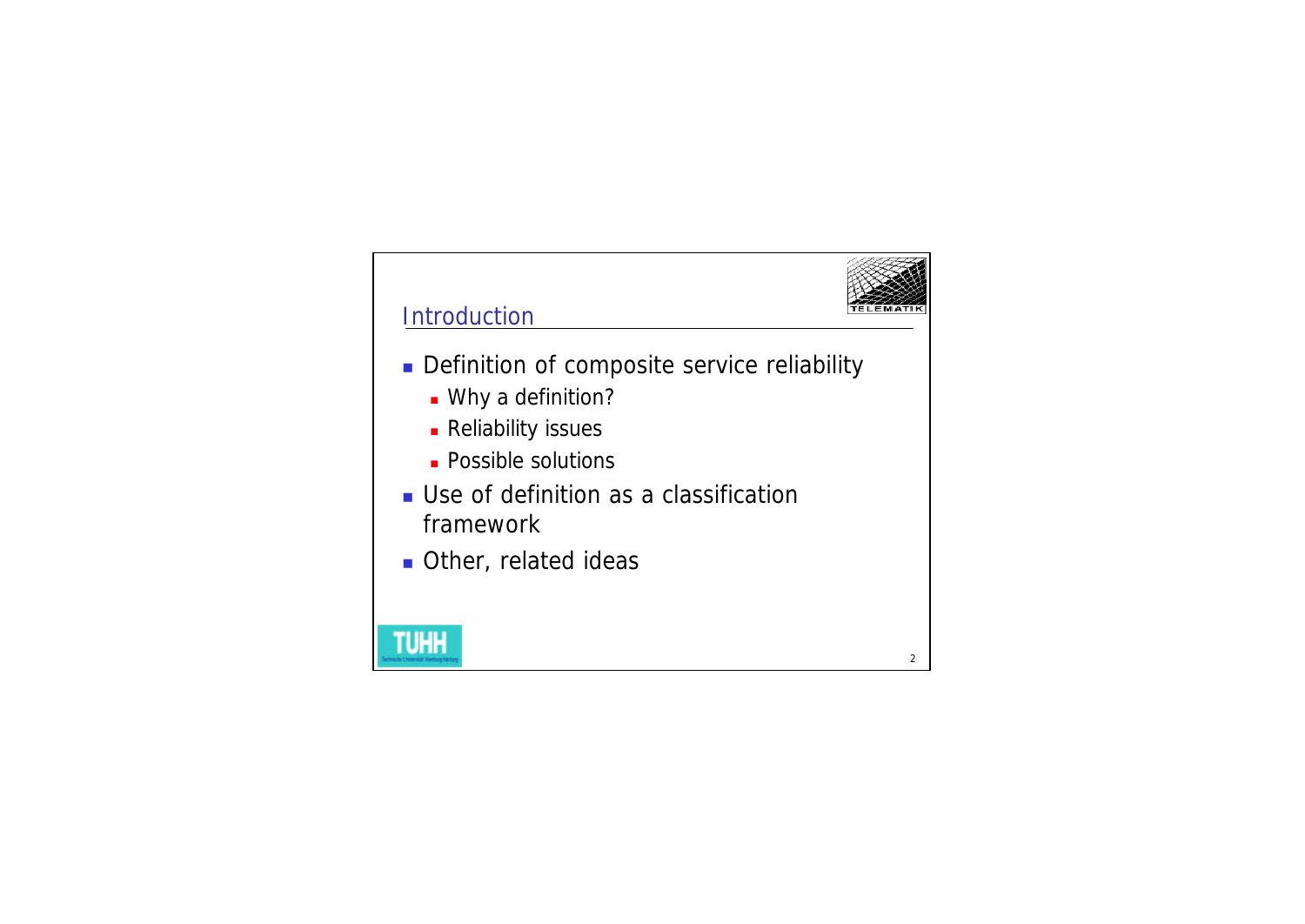

#### Need for a definition

- Why a definition?
- **n** Is reliability limited to:
	- **Reliable messaging?**
	- **Extended transactional mechanisms?**
	- n Or do other issues contribute to reliability as well?

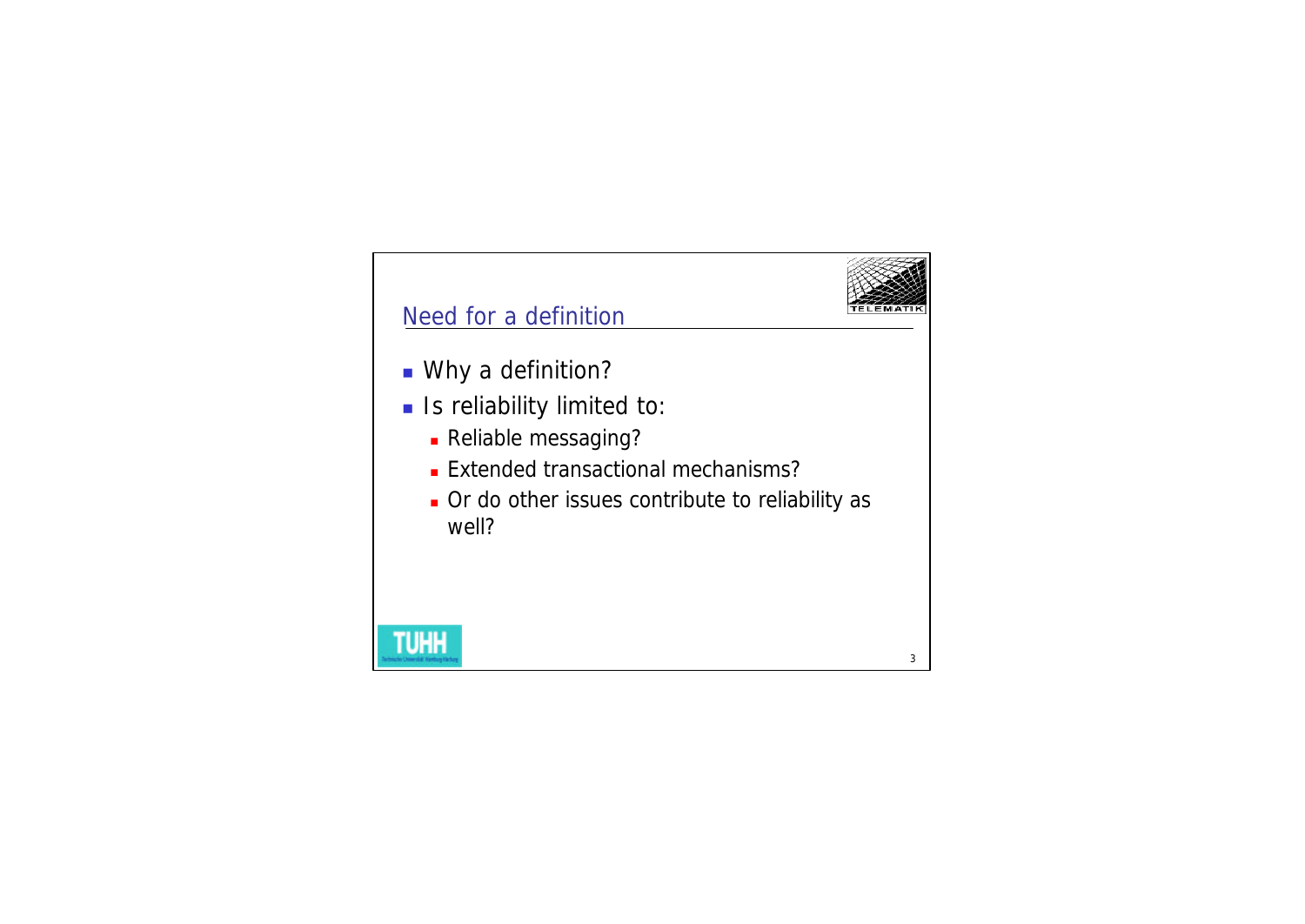

- **Reliability definition divided into two main** parts:
	- **Reliability of composition**
	- **Reliability of execution**
- Different aspects for the two parts
- **Both parts and associated aspects not** necessarily disconnected

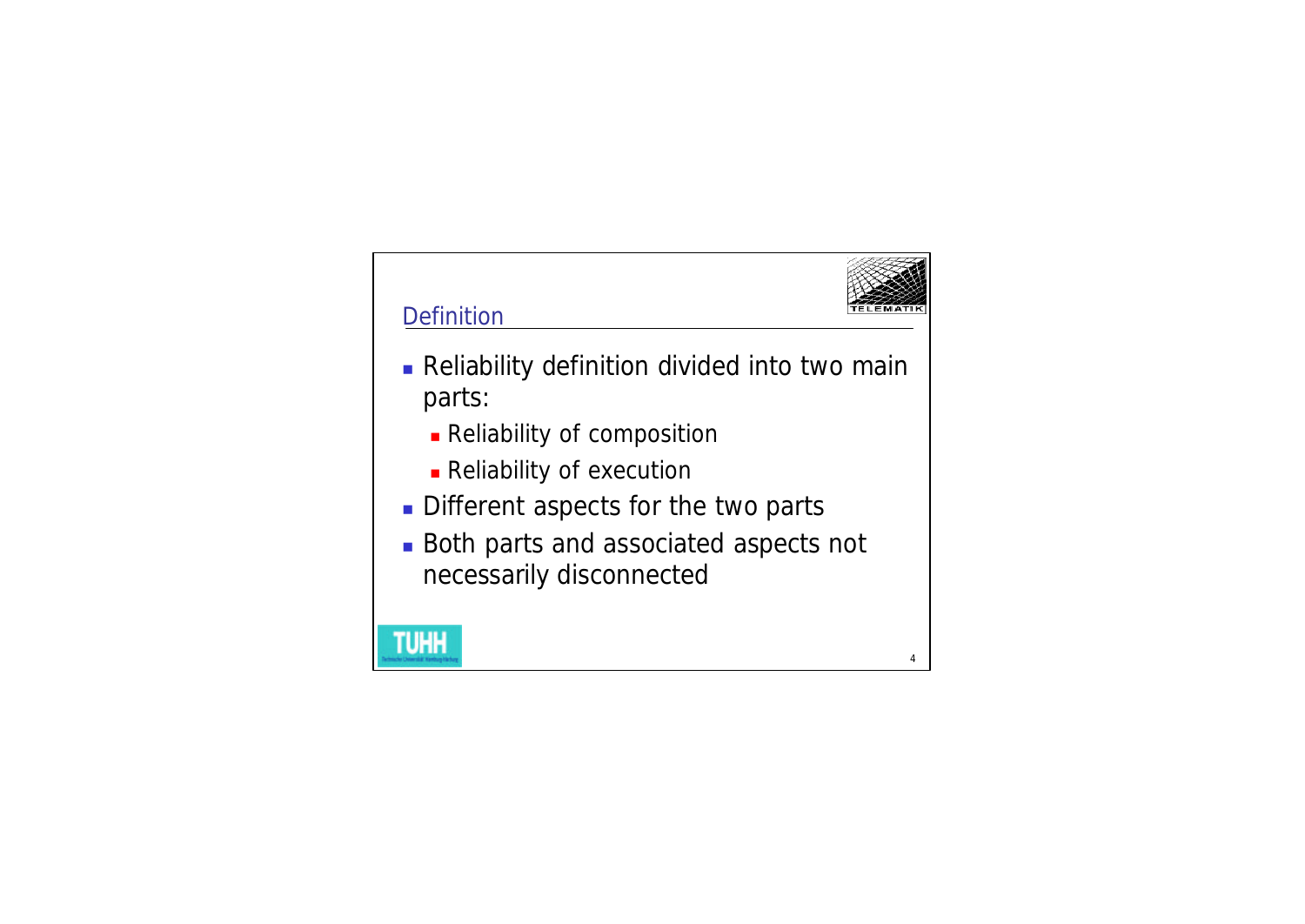

## Definition..

**TUHH** 

- **Reliability of composition** 
	- **Correct composition** 
		- **No error in notation**
		- **Notation should not lead to erroneous** execution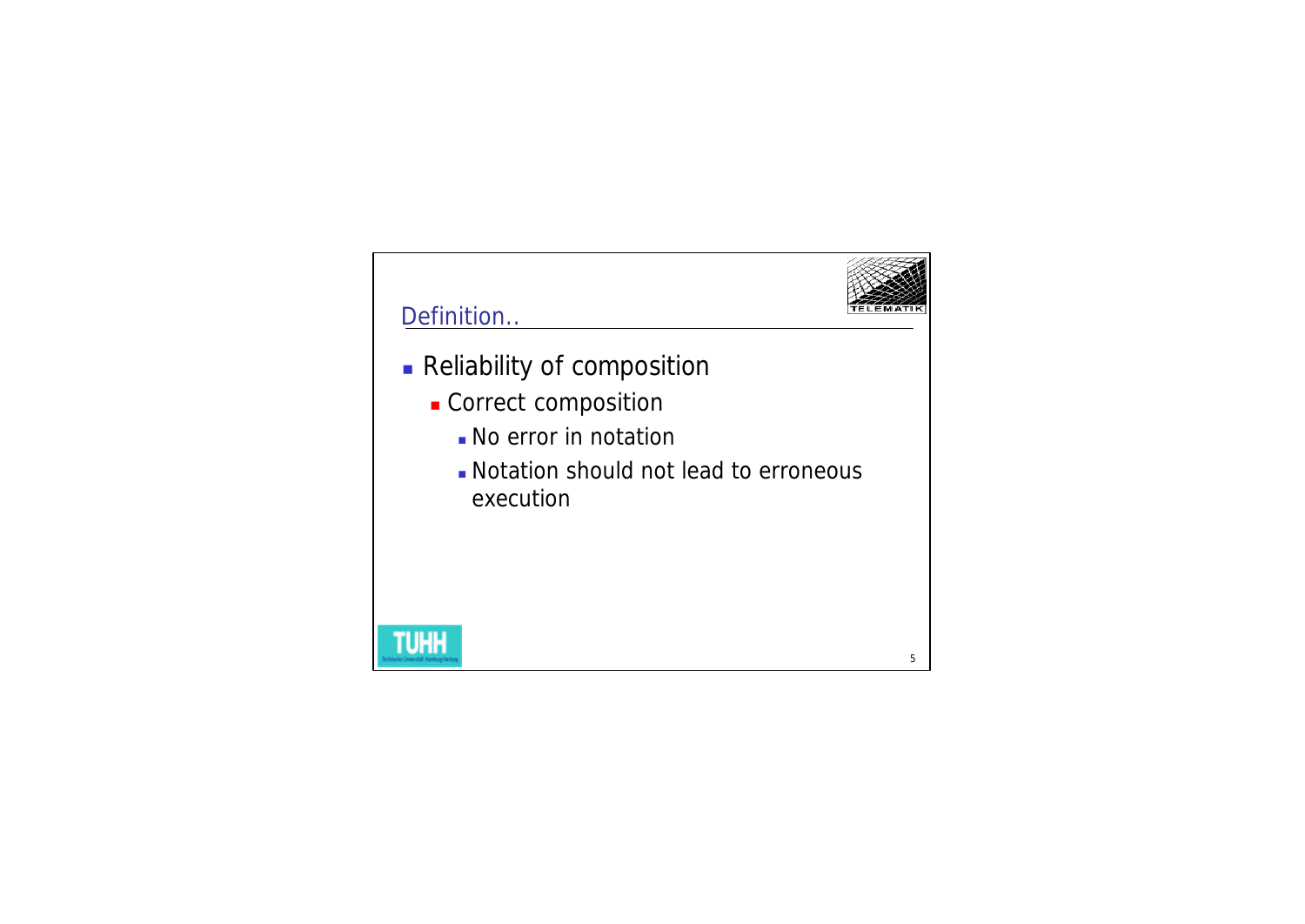

- **Functional interfaces** 
	- **Neb services should actually exist**
- **.** Composite service specification conformant to individual service specification
	- **Respect for individual constraints**

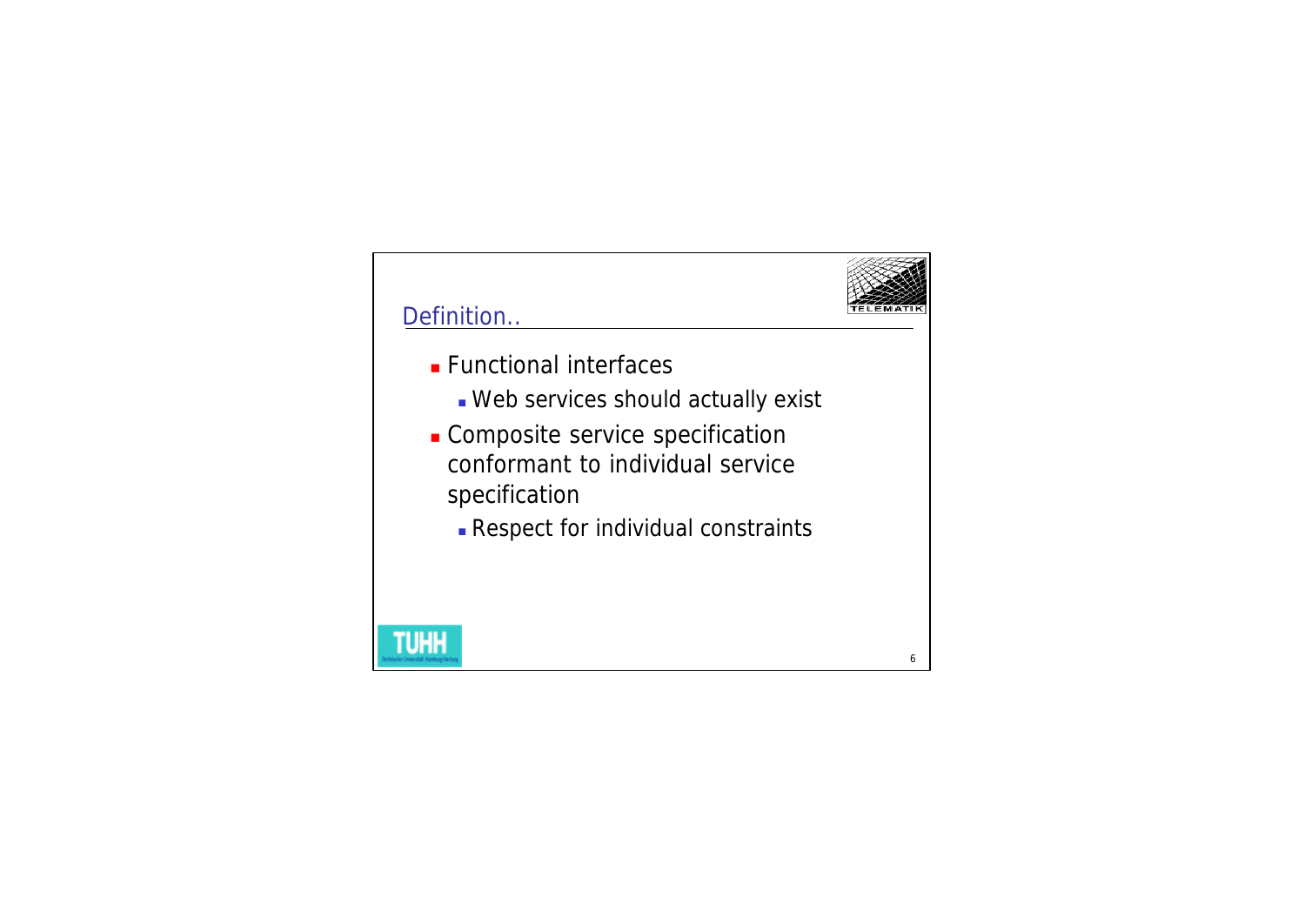

- <sup>n</sup> Graceful handling of interface changes in individual services
	- The composite service should not break down
	- <sup>n</sup> Relevance to reliability of execution

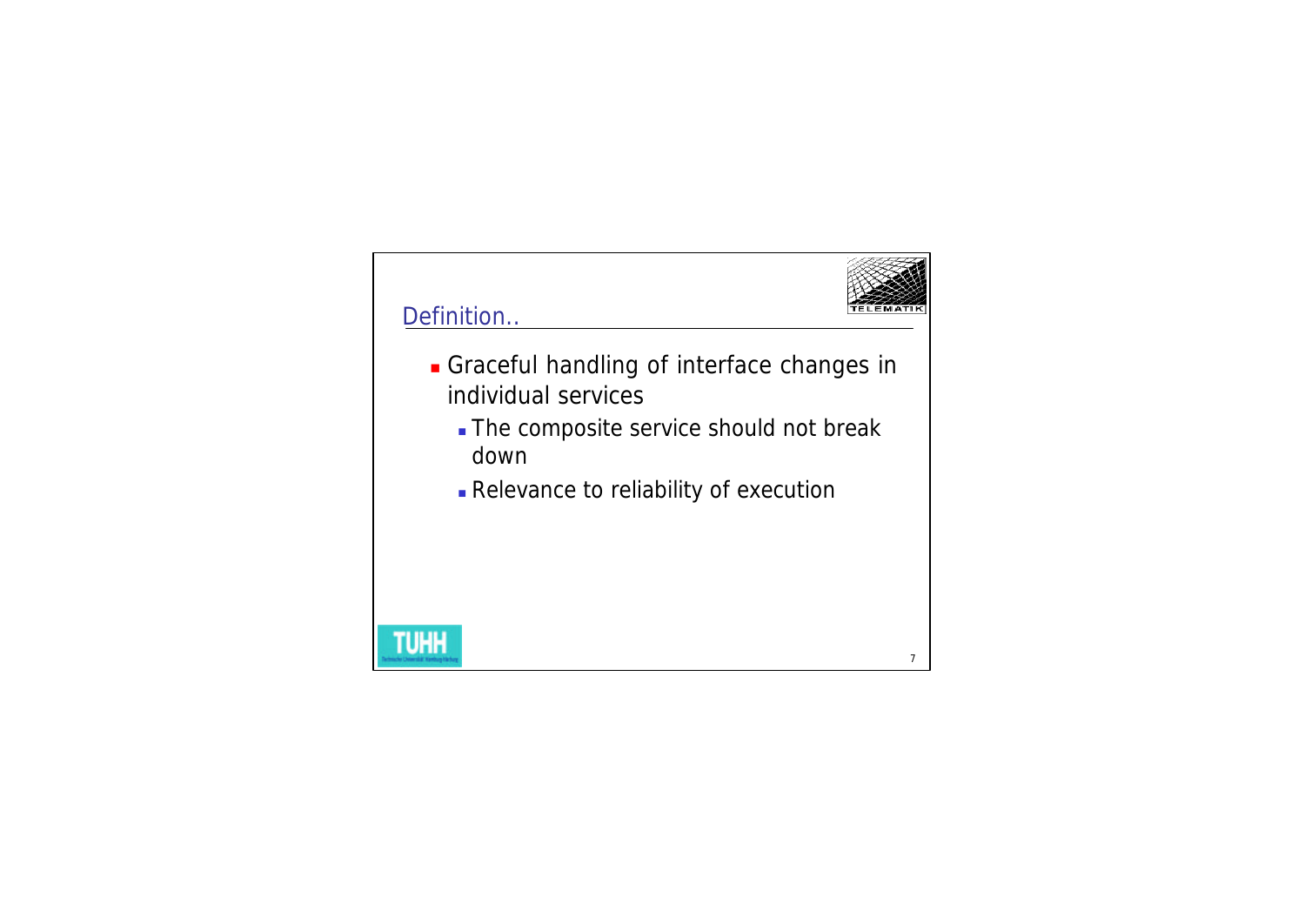

- **Reliability of execution** 
	- **Execution consistent with process flow** definition
		- **Proper fault-handling in place**
		- **.** Use of transactional mechanisms
		- **. Importance of compensatory activities**

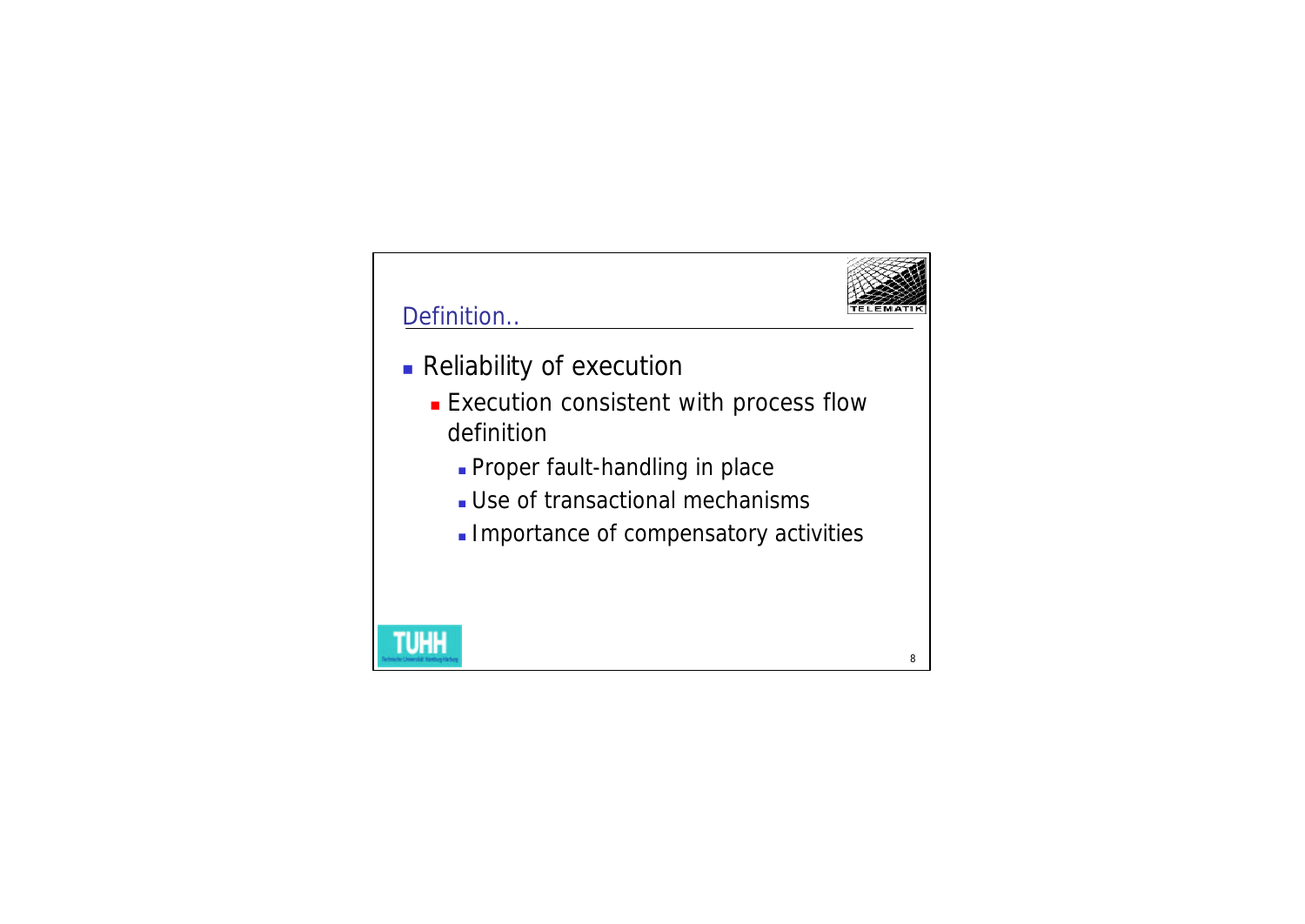

- **Reliable message delivery** 
	- <sup>n</sup> Message passing between participants in a composite service is important
	- **.** Messages from the sender should reach the intended receiver

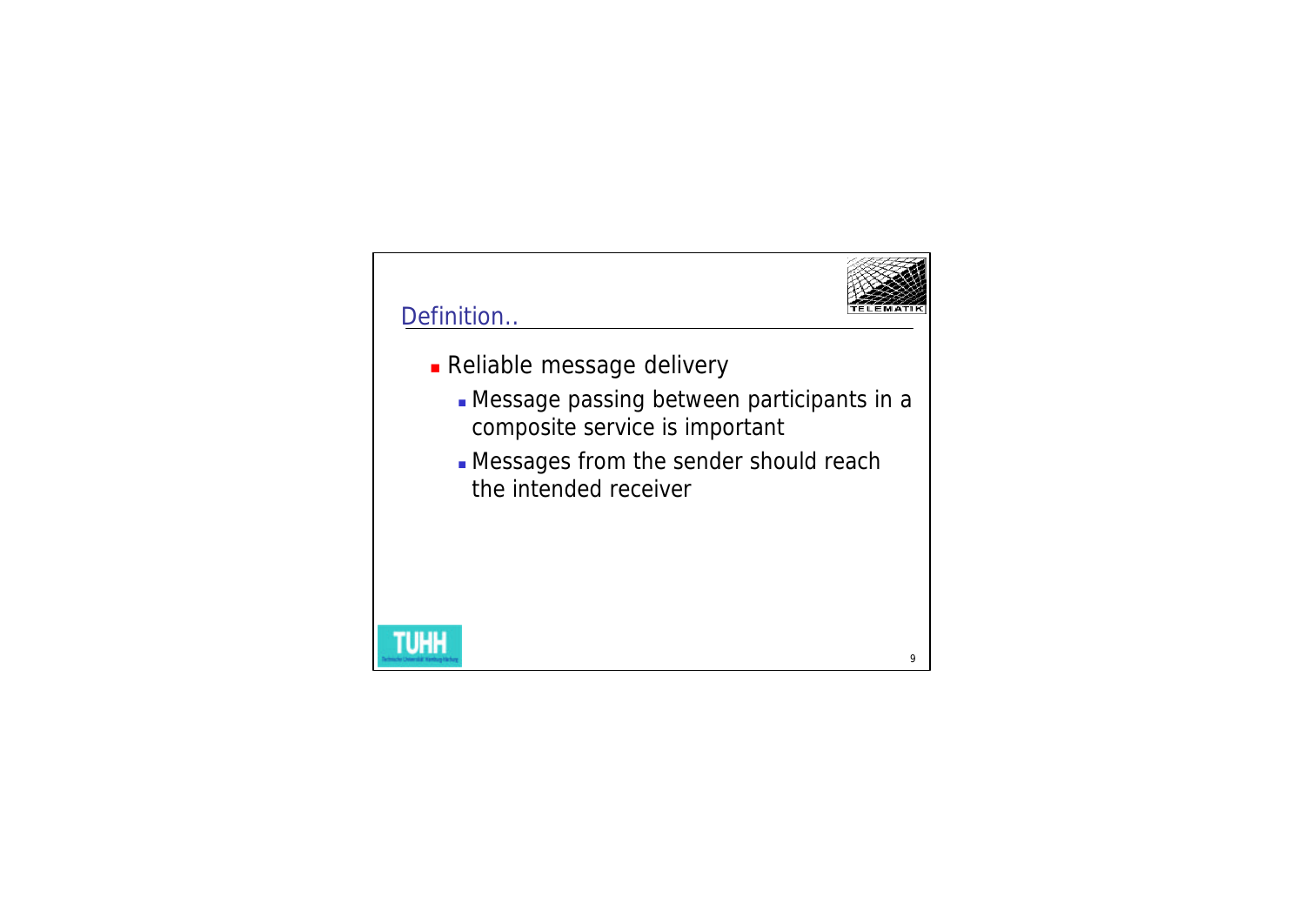

#### Use of definition?

- Definition is extensible!!
- Can be used as a classification framework:
	- **For methodologies that seek to make** composite services reliable



10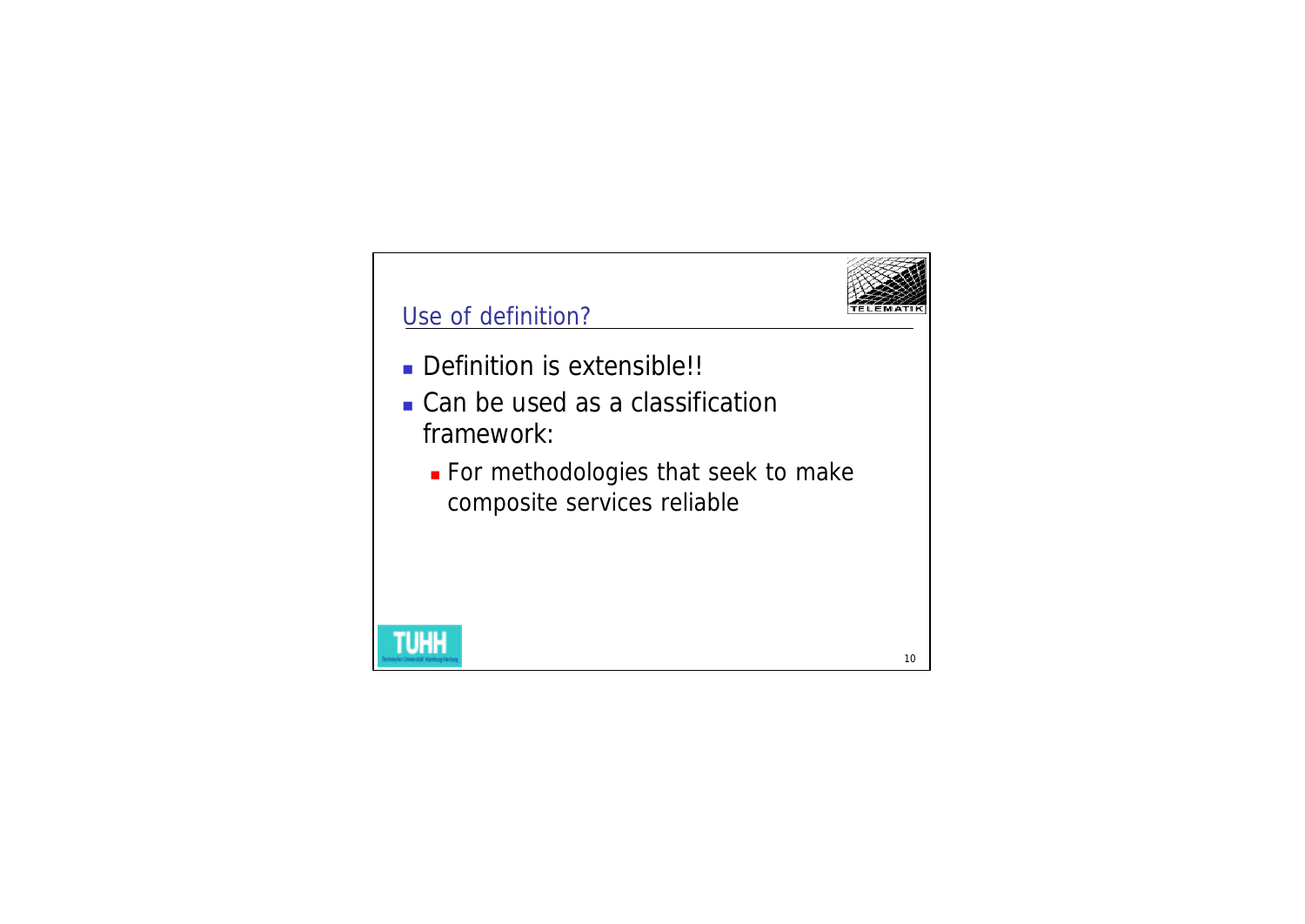

#### Classification framework

- **Applicability of a methodology to particular** reliability aspect(s) helps classify the solution
	- **n** Some solutions address just one aspect, some more
- Classification provides a context to the methodology

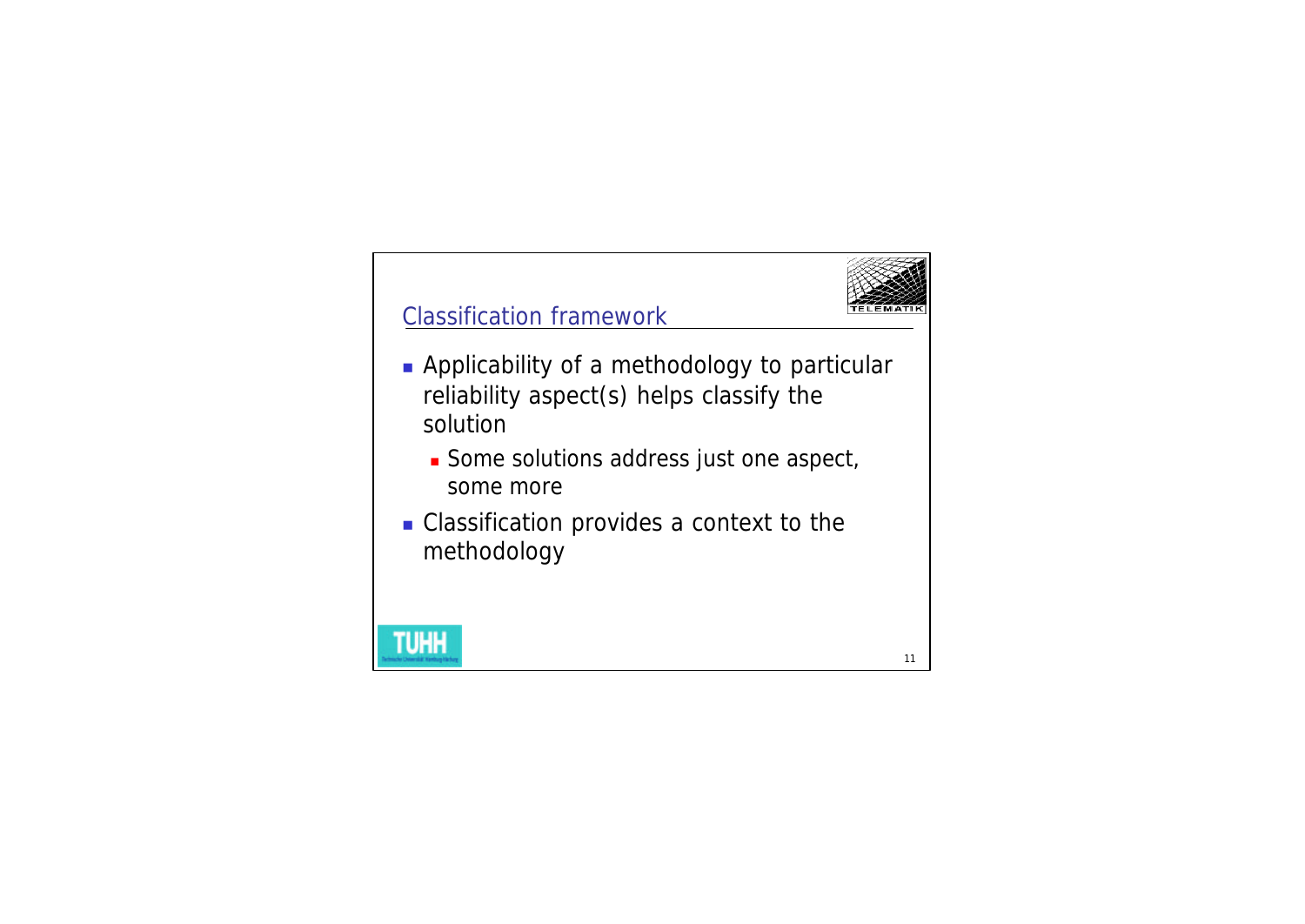

## Classification framework..

- **n** Comparison and evaluation of different methodologies possible
	- **Nith respect to what part/aspects of** composite service reliability they address
	- **Nith respect to "how many" aspects they** address
		- **Scope of the methodology**



Last slide

12